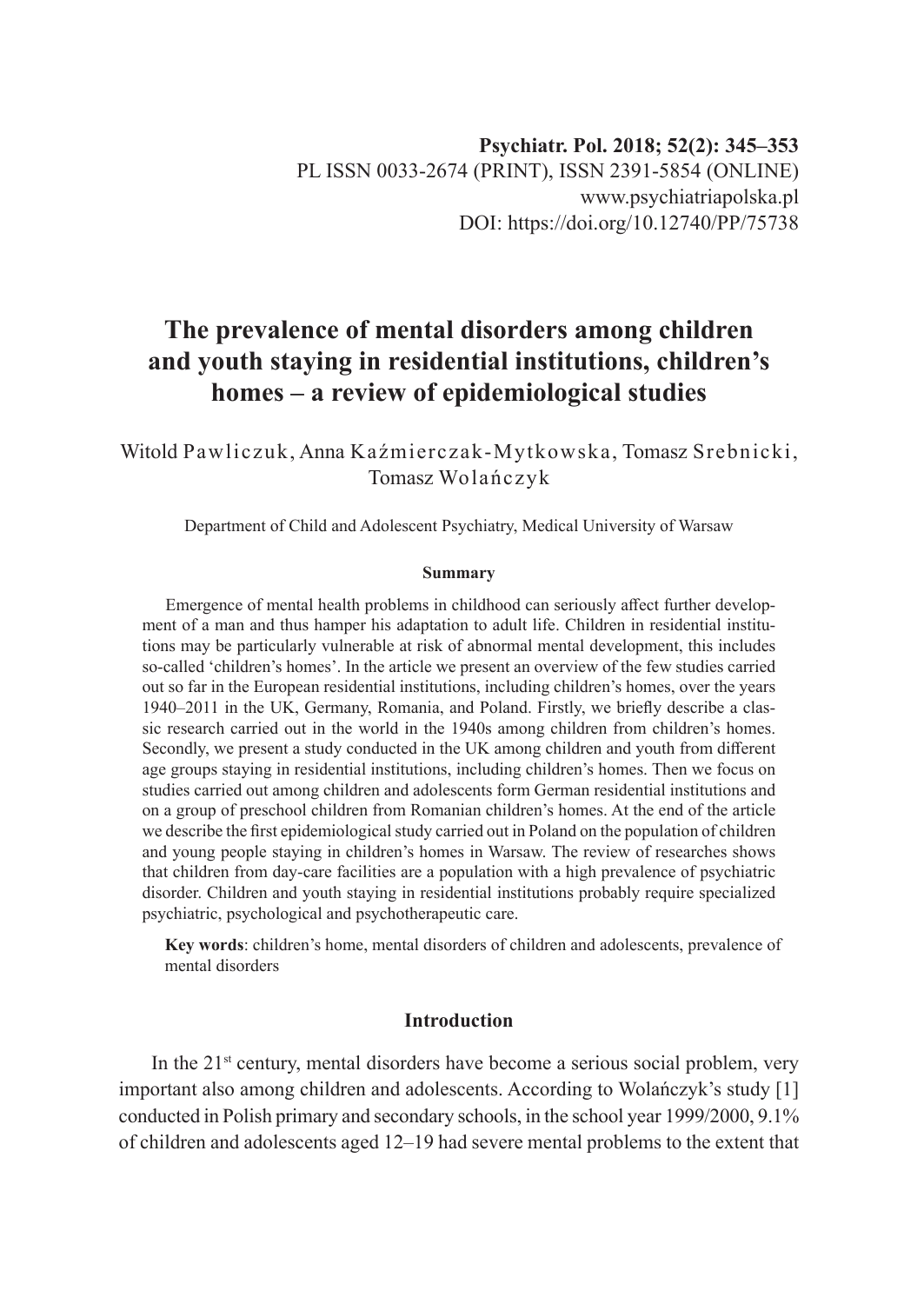they could be suspected to have mental disorders. Further 17% manifested behaviors deviating from the behavior of peers. It can be suspected that the risk of abnormal mental development is particularly high among children in residential institutions, including so-called 'children's homes'. They are affected by difficult social and living conditions before admission to an institution, poor parental competences of biological parents and often by exposure to traumatic situations [2]. Moreover, the conditions of stay in residential institutions differ from those in a family environment. Despite this, epidemiological studies concerning the prevalence of mental disorders among children and adolescents residing in these facilities in Poland has not been conducted so far, and research in other countries are few.

This article presents an overview of the study on the prevalence of mental disorders among children and adolescents in institutional care in Europe. Because of the limited length and epidemiological nature of the article, only a percentage of mental disorders identified in a study was quoted. Apart from two exceptions, reasons for the research and their detailed descriptions (including the research hypotheses) were omitted.

# **Research in residential facilities – historical view**

The world's first surveys among children in day-care facilities started in the 1940s. Attention was then drawn to the fact that leaving a young child without care and emotional support of a mother may result in inhibition or regression of development, serious mental health problems or even death. Similar consequences appeared no matter if nursing of a child placed in an institution was correct [3]. Also other studies conducted at the time showed that raising a small child in a facility affects his/her behavior [4], and in further consequence – his/her personality [5].

## **British studies**

In the 1970s in the UK, Tizard and Rees [6] conducted a study on a group of 65 children aged 4.5 years who had been taken into a residential institution up to 4 months of age and had remained there continuously for at least 2 years. This group was divided into three subgroups, children adopted after 2 years (24 children), children taken by their biological mothers after 2 years (15 children) and those who remained in an institution (26 children). The results were compared with those obtained in a group of 30 children living in London working-class families, who had not been staying in an institution. The study was performed using the child behavior observation scale by Rheingold and Bayley [7] and an interview with a parent/caretaker. An important conclusion from the study was that children from institutions had different problems than children from the control group. According to their tutors, they often presented problems with: peer contacts, anger attacks, high clinging, and poor concentration.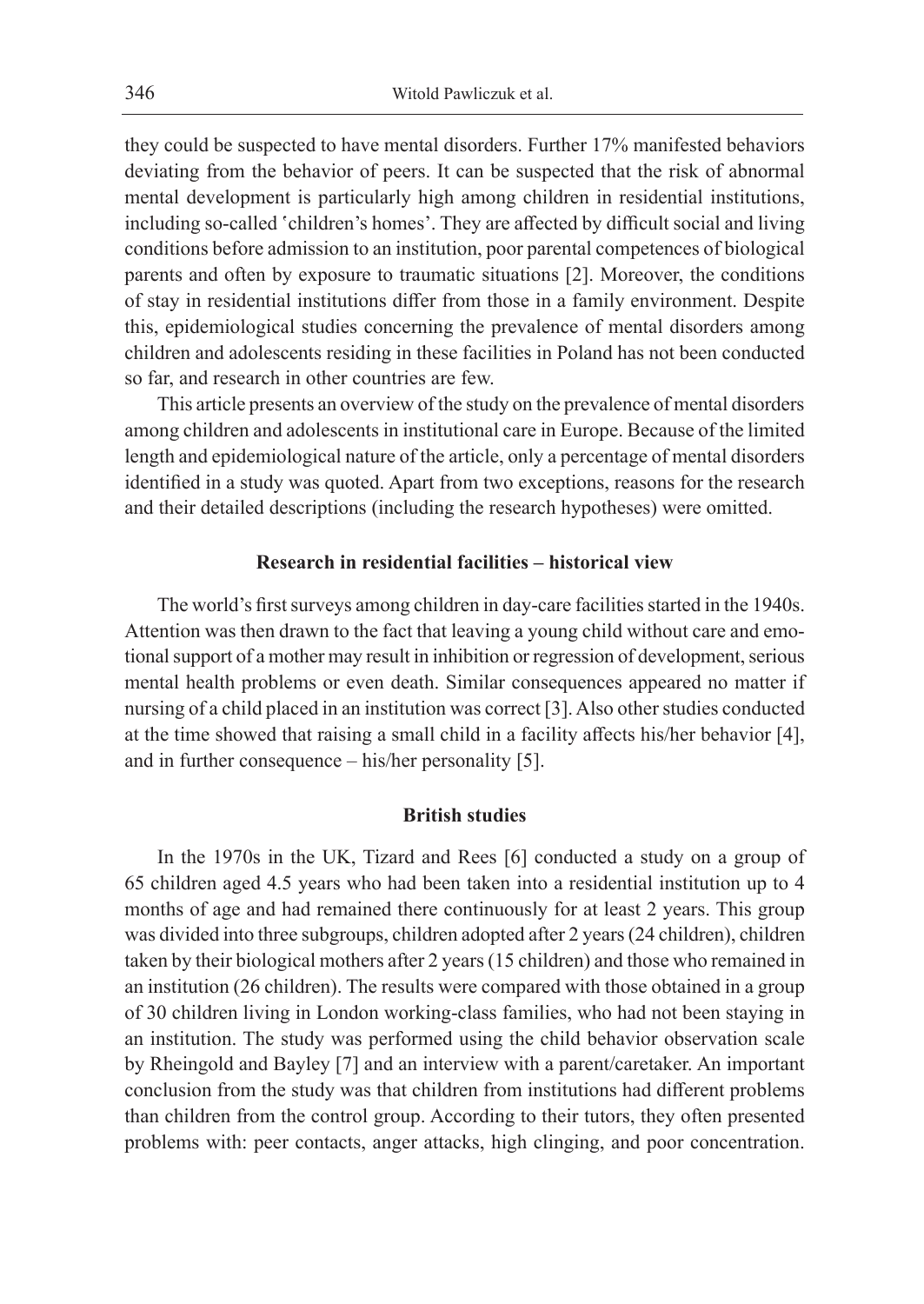In the control group discipline problems were more severe. The researchers sought causes of the changes in children's behavior (attention seeking, clinging, difficulties in establishing deep relationships, etc.) in accumulating stress related to repeated separations from parents after their visits, as well as in patterns provided by a dysfunctional family in case of return to it.

Another British survey was carried out among children aged 10–11 years, students in schools on the Isle of Wight and in one of London districts (Inner London Borough)\* . Among them were children who had stayed at least a week under institutional care (in children's homes or foster care). In the first stage, using a teacher questionnaire (Children's behavior questionnaire for completion by teachers), a group of "problem children" was identified and compared with a randomized control group of children "without problems". In the second stage interviews with parents of the "problem children" were carried out. On the basis of the interviews the children were psychiatrically diagnosed. Studies conducted on the Isle of Wight showed that only 2% of children from the control group experienced institutional care, compared to 17% of children from the "problem" group who were diagnosed with mental disorders. Similarly, in the London group (London Inner Borough), 20% of "problem" children diagnosed with mental disorders experienced institutional care for at least a week compared to 1% of children in the control group. The differences were statistically significant [8]. Similarly, Yule and Raynes [9] reported that children from institutions more often have emotional and behavioral disorders compared with children living with their families of origin.

In the 1990s, McCann et al. [10] completed a study on a group of 134 teenagers aged 13–17 years (69 boys and 65 girls) from Oxfordshire in the UK who were under institutional care. 38 children from the study group stayed in residential care and the remaining 96 children were in foster care. The results were compared with a control group of teenagers who have never experienced institutional care. Selection of the control group was carried out on the basis of pairings in terms of gender, age and school. If a respondent had not attend school a patient of the same family doctor was included into the control group.

The study consisted of two stages. In the first stage, the respondents completed the Youth Self-Report Questionnaire (YSR) and their caretakers completed the Child Behavior Checklist (CBCL) from the Achenbach battery of questionnaires [11]. In the second stage, the respondents who were in the clinical range of the questionnaires were tested using a semi-structured psychiatric interview for diagnostic evaluation of mental disorders symptoms in children occurring today and over the life (the Schedule for

The epidemiological studies carried out on the Isle of Wight and in one of London suburbs – in addition to identifying the prevalence and specificities of mental disorders among children and adolescents in urban and rural environment – have also enabled the search for environmental risk factors for mental disorders in children and adolescents.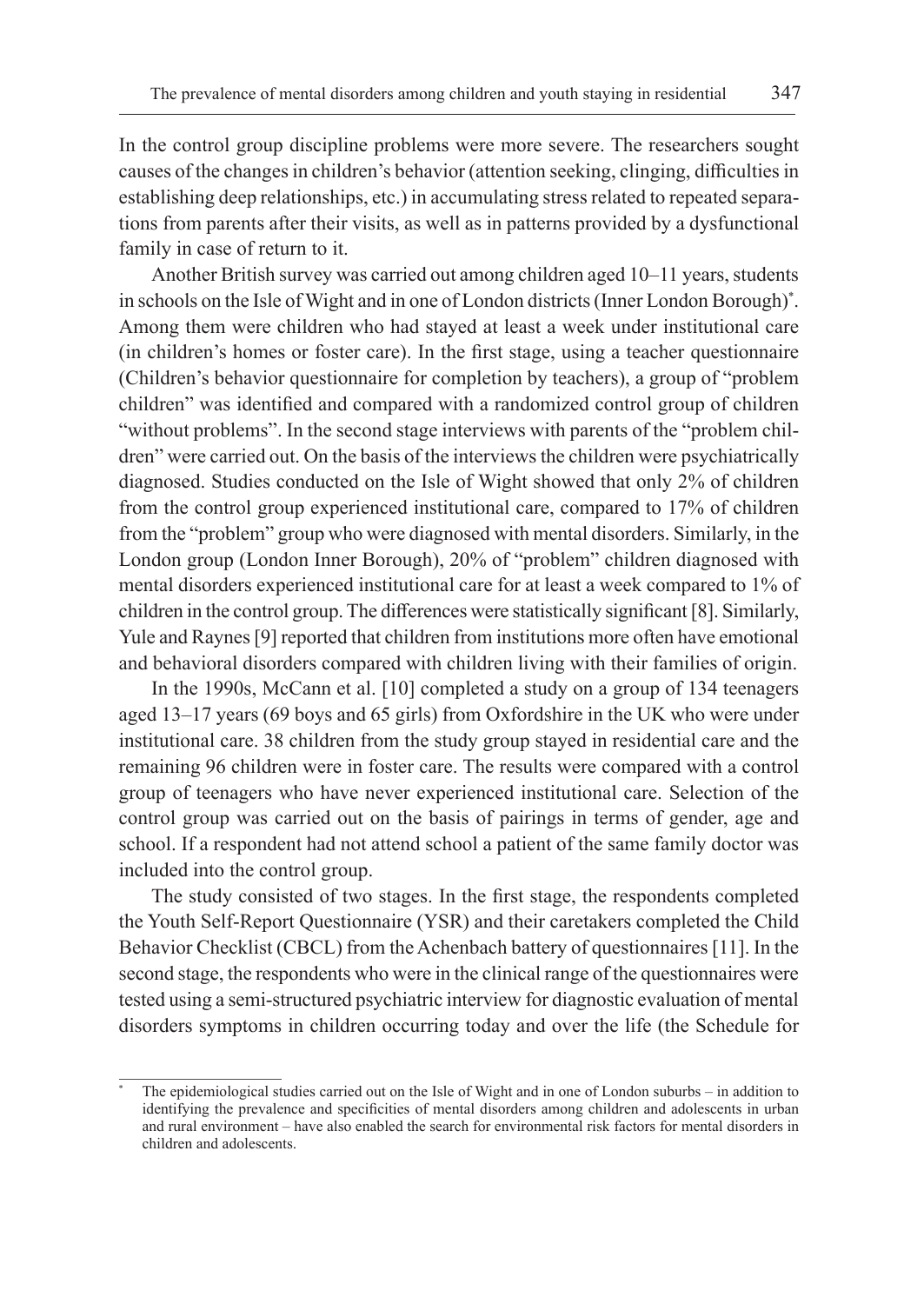Affective Disorders and Schizophrenia for School-Age Children-Present and Lifetime Version – K-SADS-PL) [12]. In the first stage, 88 respondents (53%) obtained high scores which qualified them to the second stage. In the control group it was only 12%. In the second stage, the percentage of children with diagnoses of mental disorders was determined.

The prevalence of mental disorders in the research group was 67% versus 15% in the control group. 96% of adolescents living in institutions suffered from mental disorder, compared with 57% of young people from foster care. The most common diagnoses in the research group were:

- $\alpha$  conduct disorder (CD)  $-28\%$ ;
- overanxious disorder 26%;
- major depression 23%;
- $-$  ADHD  $-$  14%;
- other depressive disorders 12%;
- avoidant disorder 8%;
- non-specific psychotic disorders  $-8\%$ ;
- oppositional defiant disorder (ODD) 7%;
- $-$  panic disorder  $-4\%$ ;
- BD bipolar depressive disorder  $4\%$ ;
- psychoactive substance dependence  $-3\%$ ;
- bulimia  $-1\%$ :
- anorexia  $1\%$ :
- obsessive-compulsive disorder 1%;
- Phobic state  $-1\%$

Ford et al. [13] examined 279 children aged 11–15 years from British residential institutions. They used the Development and Well-Being Assessment (DAWBA) [14] as a diagnostic procedure for the assessment of mental disorders in children. The parents, the teachers and the children themselves also filled the Strengths and Difficulties Questionnaire (SDQ) [15] to assess emotional and behavioral problems of the children. The study have shown that 71% of children from residential care suffer from mental disorders, compared with 48.1% of children living in their family homes. Emotional disorders concerned 18.6% of the institutions residents compared with 18% of children living with their parents. The percentage of children from institutions with behavioral disorders was 61.3% compared with 35.9% of those living in a family home (statistically significant difference), and the diagnosis of "hyperkinetic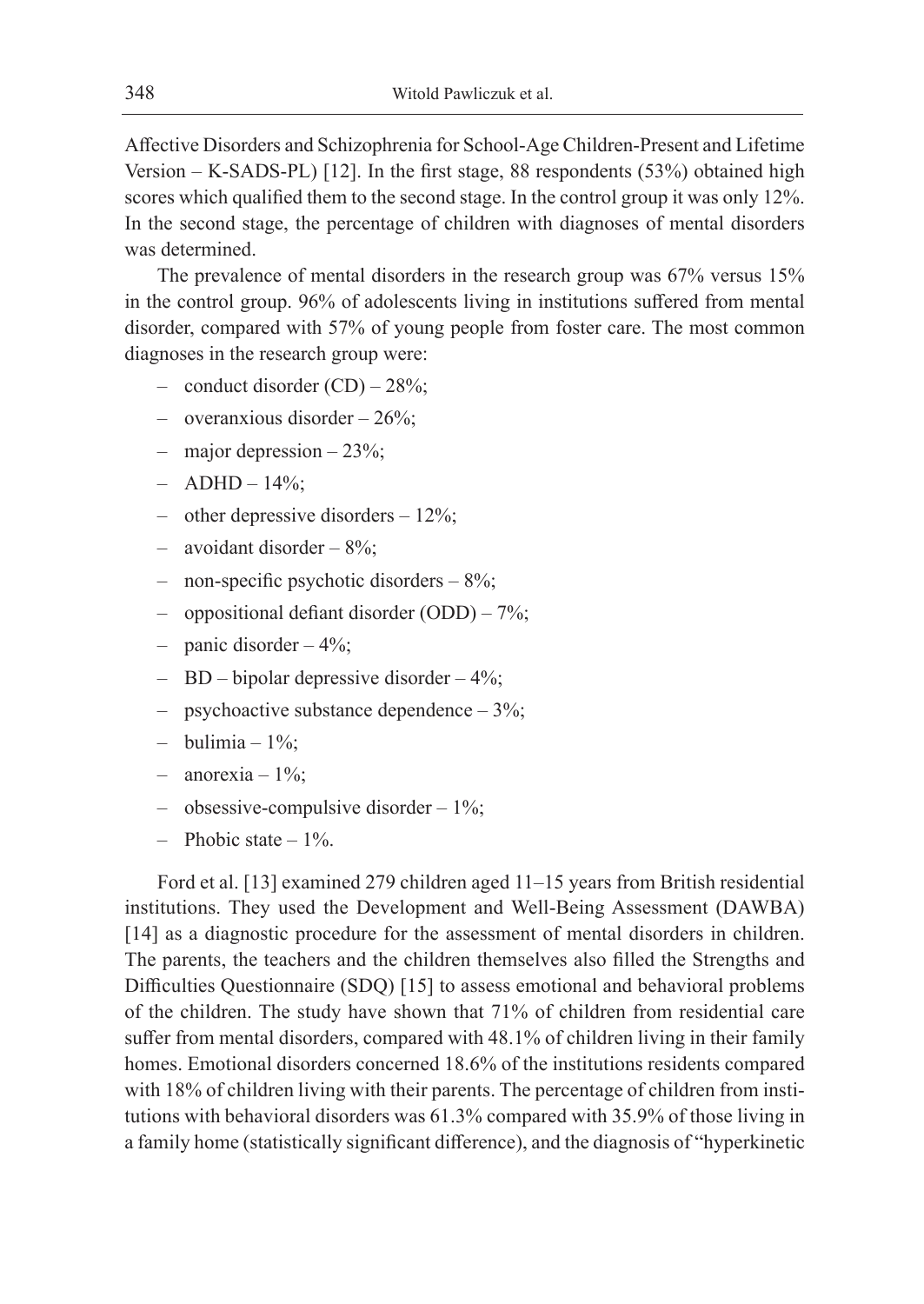disorder" concerned 10% compared with 9.2% of children living in a family home (not statistically significant).

#### **German studies**

Also in Germany a research was carried out among children from residential institutions to determine the prevalence of mental disorders in this population. Graf et al. [16] indicated the prevalence of mental disorders at the level of 80% in a sample of 103 children from children's homes. This result was obtained on the basis of an overall clinical evaluation and it was not related to the criteria of specific mental disorders.

Schmid [17, 18] conducted a survey among 689 children's homes residents aged 4 to 18 years using the CBCL and the YSR questionnaires [11] (as a screening tool) as well as a diagnostic system for the assessment of mental disorders in children and adolescents *Diagnostik-System für psychisch Störungen im Kindes – und Jugendalter nach ICD-10 und DSM-IV* (DISYPS-KJ) [19]. Finally, both the YSR questionnaires and the CBCL questionnaires, filled in by the tutors, were collected for 557 children. The diagnostic evaluation system (DISYPS-KJ) could be applied only to 359 children for which all the required questionnaires were collected. In this study Schmid indicated the prevalence of mental disorders at the level of 59.9%. The most common disorders in the study group were as follows: sever conduct disorder (*n* = 115), combined ADHD and CD ( $n = 95$ ), simple ADHD ( $n = 9$ ), dysthymia/depression ( $n = 40$ ), addiction to alcohol and drugs ( $n = 39$ ), and nocturnal enuresis ( $n = 26$ ). The comorbidity was diagnosed in 37% of the respondents.

## **Romanian studies**

The interest in children from Romanian children's homes has been initiated by the well-known longitudinal study of the ERA team (The English and Romanian Adoptee Study Team) conducted by Rutter et al. [20]. The research was based on a natural experiment, which was the social action of adoption of young children from Romanian children's homes by British families. This enabled to capture the extent to which changing social and living conditions could influence human development. An important element of this study was the assumption of the huge differences between the psychosocial conditions in which the children experienced in Romanian institutions (conditions were defined as depriving), and the nondepriving conditions they were to experience in the British adoptive families.

Similarly, Zeanah et al. [21] conducted a randomized, epidemiological study involving Romanian children under the age of 31 months who spent at least half of their life in residential institutions. After pediatric and neurological examination, the children who were diagnosed with medical problems, such as genetic syndromes, fetal alcohol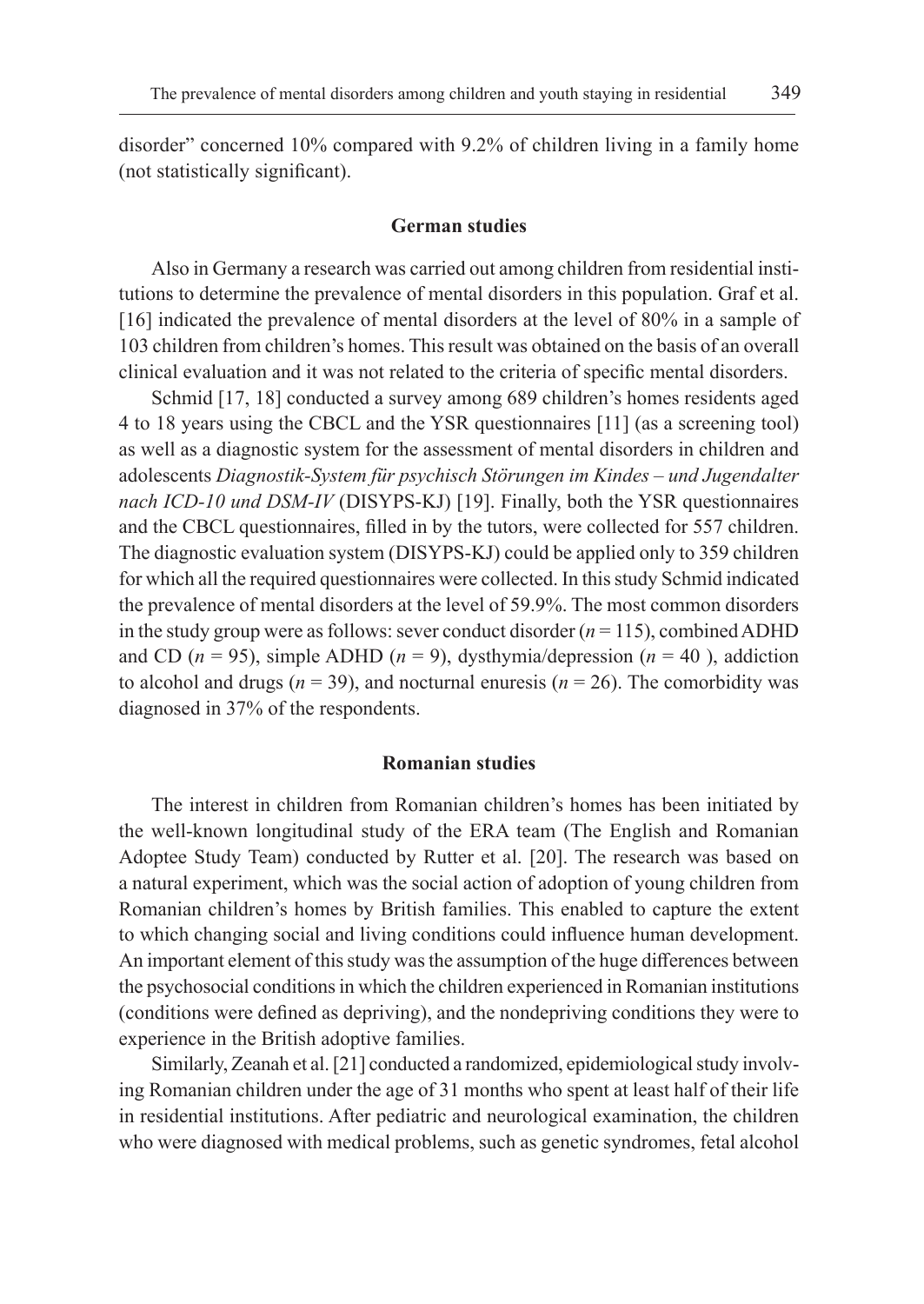syndrome, or microcephaly, were excluded from the group. The remaining children were randomly assigned to two research groups. Children form the first group were to stay in institutions ( $N = 68$ ). Children from the second group were to be moved to specially trained and supervised foster families  $(N = 68)$ . Altogether, the study included 136 children. The group decreased because of various reasons (adoption, loss of contact, return of a child to his/her family of origin, disclosure of problems which exclude the child from the project, etc). Finally, 52 children from institutions and 59 children from foster families were qualified to analyses. The results were compared with a control group of children from pediatric clinic who had never experienced institutional care  $(N = 59)$ . When the studied children were 54 months old the parental interviews PAPA (Preschool Age Psychiatric Assessment) were conducted [22] to identify and assess mental disorders according to the diagnostic criteria of DSM-IV-TR.

In this study the prevalence of disorders among children from institutions was as follows:

- any mental disorder  $61.5\%$ ;
- externalizing disorders 28.8%;
- internalizing disorders 44.2%;
- $-$  ADHD  $-$  5.8%;
- $-$  ODD  $-$  7.7%;
- $-$  CD  $-$  11.5%;
- $-$  CD + ODD  $-3.8\%$ ;
- depression  $3.8\%$ ;
- anxiety disorders  $-42.3\%$ .

In addition, the study showed that, compared to the control group, children who spent at least some time in an institution are significantly more likely to meet the criteria of both internalizing and externalizing disorders as well as other disorders (53.2% vs. 22%). The prevalence of mental disorders among children in institutional care was higher than among children from foster families, although these differences were not significant. The children from children's homes suffered from internalizing disorders (44.2%) significantly more often than the children from foster families (22%) while there were no significant differences between the two groups in the prevalence of externalizing disorders (ADHD, ODD, CD).However, the children from foster families often suffered from "pure" externalizing disorders and the children from institutions – from mixed internalizing and externalizing disorders.

The researchers summed the symptoms of all disorders to see whether there are differences between the groups. The girls from foster care showed fewer symptoms than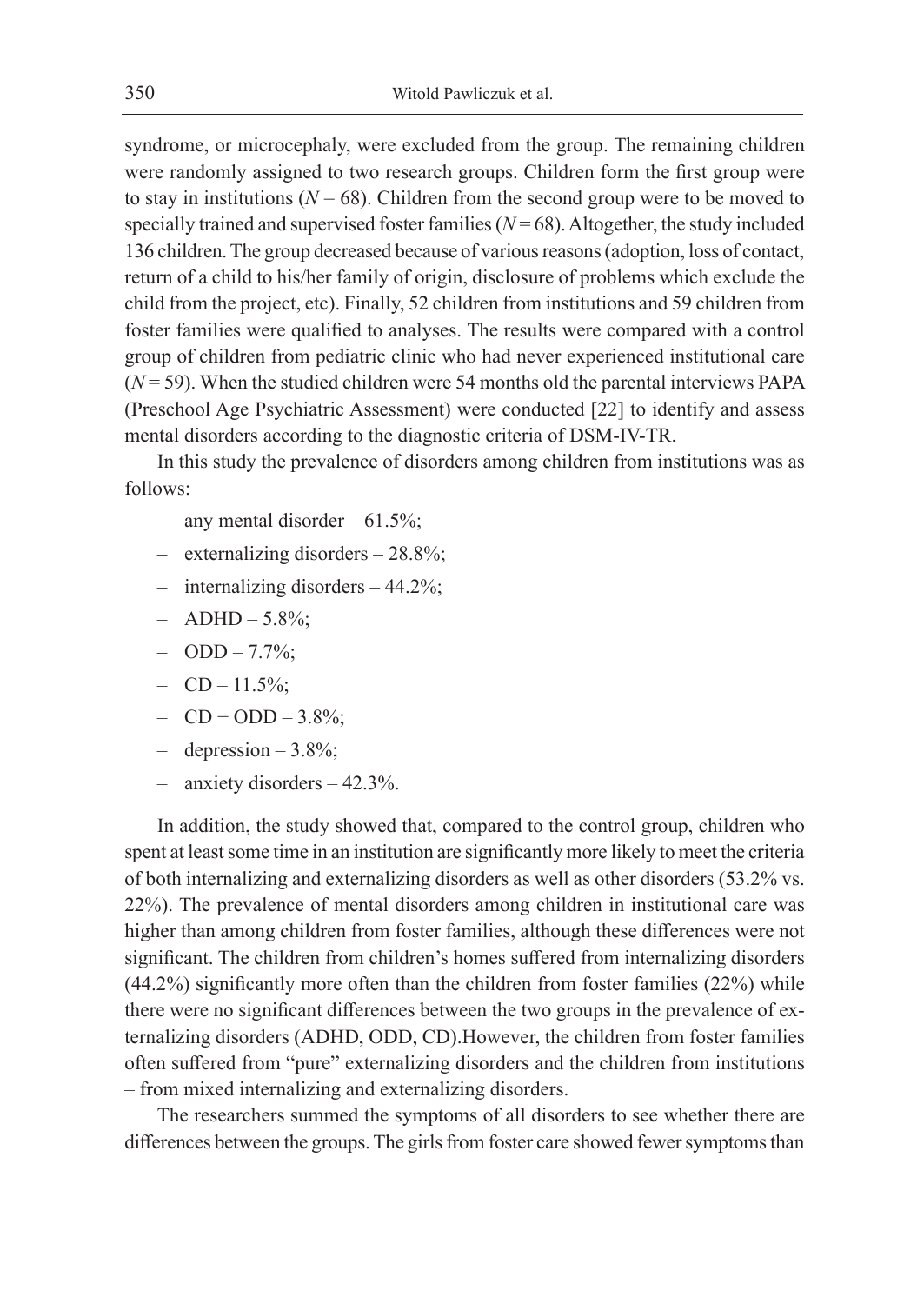the girls from institutions, while there were no such difference among boys. The study found no relationship between the length of stay in an institution prior to randomization and the length of stay in a children's home or foster family after randomization and development of mental disorders as well as the number of symptoms. There was also no relationship between IQ and mental disorders or IQ and the overall number of symptoms in the studied groups. In terms of the level of social functioning, measured by the PAPA interview, the girls in both groups functioned better than the boys and the girls staying in foster care functioned better than the girls remaining in children's homes. There was no such difference between the boys from institutions and foster families. The obtained data may indicate that removal of a child from a children's home and placement in foster care significantly reduces the risk of internalizing disorders but does not affect the level of externalizing disorders. Such intervention is more effective for girls than for boys.

## **Polish studies**

As mentioned before, the epidemiology of mental disorders among children and adolescents living in residential institutions has not been studied in Poland so far. In the years 2007–2011, Pawliczuk [23] and his team completed a study in Warsaw socialization institutions (children's homes). The aim of the study was to determine the prevalence of mental disorders among children and young people staying in such institutions in Warsaw. The study consisted of two stages and 141 children from 11 institutions took part in it. In the first stage, a screening examination using the Youth Self-Report (YSR) was carried out [11]. In the second stage, children whose results in the separate scales of the YSR were in the clinical range were tested individually and directly using a semi-structured diagnostic interview K-SADS-PL in order to make a final psychiatric diagnosis [12].

The prevalence of mental disorders among residents of children's homes obtained in the study was  $52.4\%$  (CI = 38.36–55.38) at present and  $53.5\%$  (CI = 42.72–59.78) in lifetime.

The most common diagnoses in the research group at the time of the study were as follows:

- nicotine dependence  $32.3\%$  (CI =  $24.68-40.69$ );
- oppositional defiant disorder (ODD)  $13.4\%$  (CI = 8.25–20.15);
- $\alpha$  conduct disorder 12.2% (CI = 7.30–18.77);
- $-$  specific phobia 16.7% (CI = 10.95–23.90);
- $-$  ADHD 10% (CI = 5.59–16.18);
- $-$  social phobia 5.7% (CI = 2.50–10.91);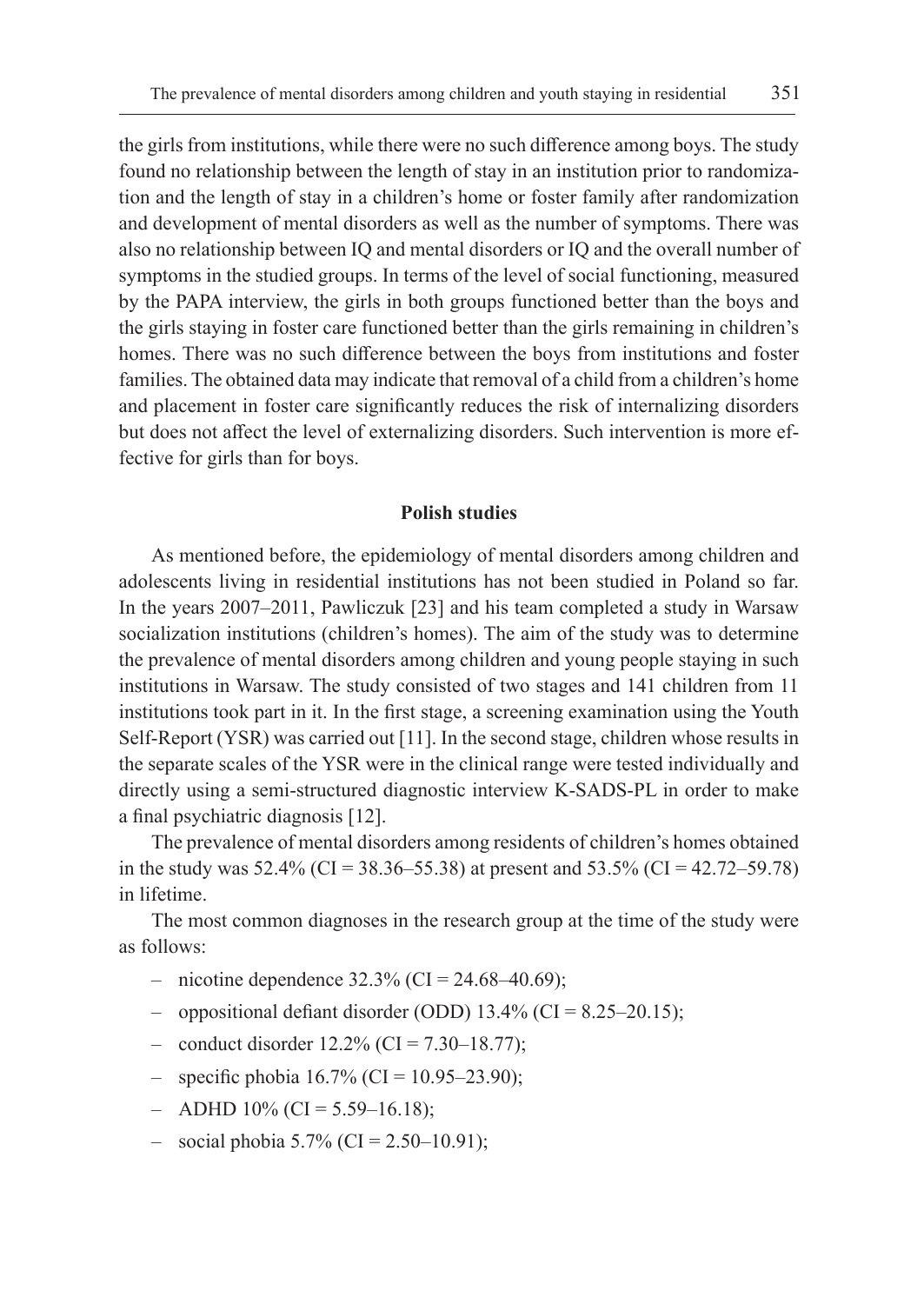- adaptive disorders with depressed mood  $5.6\%$  (CI = 2.43–10.78);
- post-traumatic stress disorder PTSD  $5.6\%$  (CI =  $2.43-10.78$ ).

# **Conclusions**

This research review shows that mental disorders can often be diagnosed in children and youth in residential institutions. Therefore they may need psychological support and psychiatric treatment that takes into account not only their past experiences but also the specificity of their functioning in such institutions.

## **References**

- 1. Wolańczyk T. *Zaburzenia emocjonalne i behawioralne u dzieci i młodzieży szkolnej w Polsce*. Warsaw: Medical University Press; 2002.
- 2. Kisiel C, Fehrenbach T, Small L. *Assessment of complex trauma exposure, responses, and service needs among children and adolescent in child welfare*. Journal of Child and Adolescent Trauma 2009; 2(3): 143–160.
- 3. Spitz RA. *The role of ecological factors in emotional development in infancy*. Child Development 1949; 20: 145–156.
- 4. Fischer LK. *Hospitalism in six-month-old infants*. American Journal of Orthopsychiatry 1952; 22(3): 522–533.
- 5. Goldfarb W. *The effects of early institutional care on adolescent personality (graphic Rorschach data)*. Child Development 1943; 14: 213–223.
- 6. Tizard B, Rees J. *The effect of early institutional rearing on the development of four-year-old children*. Journal of Child Psychology and Psychiatry 1975; 16(1): 61–73.
- 7. Rheingold HL, Bayley N. *The later effects of an experimental modification of mothering*. Child Development 1959; 30(3): 363–372.
- 8. Wolkind S, Rutter M. *Children who have been in care an epidemiological study*. Journal of Child Psychology and Psychiatry 1973; 14(2): 97–105.
- 9. Yule W, Raynes NV. *Behavioral characteristic of children in residential care. In relation to indices of separation*. Journal of Child Psychology and Psychiatry, and Allied Disciplines 1972; 13(4): 249–258.
- 10. McCann JB, James A, Wilson S, Dunn G. *Prevalence of psychiatric disorder in young people in the system care*. BMJ 1996; 313(7071): 1529–1530.
- 11. Achenbach TM. *Manual for the Youth Self-Report and 1991 Profile*. University of Vermont Department of Psychiatry; 1991.
- 12. Kaufman J, Birmaher B, Brent D, Flynn C, Moreci P, Williamson D et al. *Schedule for Affective Disorders and Schizophrenia for School-Age Children-Present and Lifetime Version (K-SADS-*